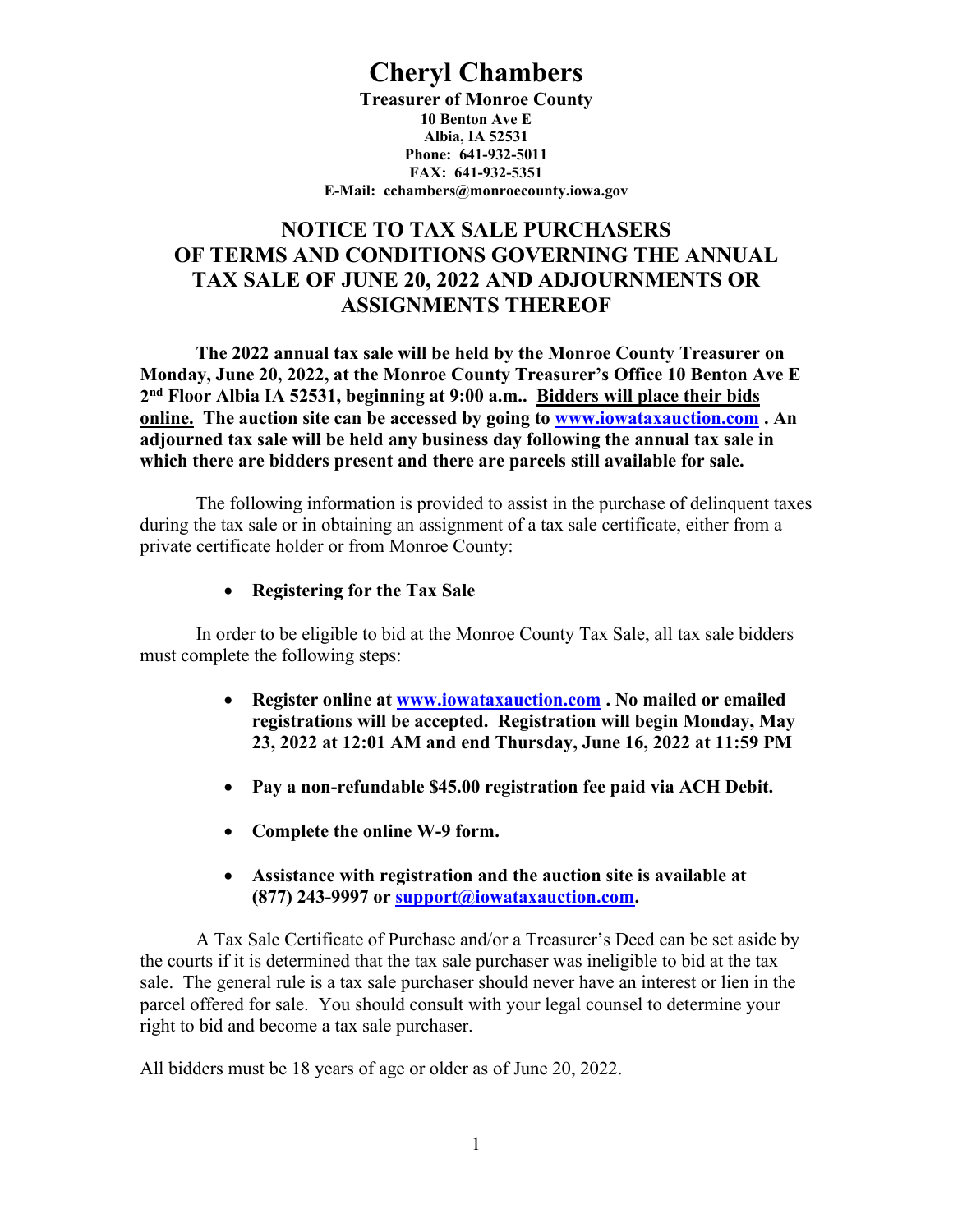If the bidder is an entity, not an individual, the entity must have a federal tax identification number and either a designation of agent for service of process on file with the Iowa Secretary of State or a verified statement of trade name on file with the Monroe County Recorder. Contact the Iowa Secretary of State by phone at (515) 281-5204 or the Monroe County Recorder by phone at (641) 932-5164.

A W-9 form must be completed electronically by the registration deadline. This information is required to issue an accurate 1099-INT form to each certificate holder earning cumulative interest equal to or in excess of \$600.00 during the calendar year. This information will also be submitted to the Internal Revenue Service and may be needed when filing your Federal and State Income Tax returns.

# • **Sale of Delinquent Taxes**

Parcels with delinquent taxes will be published in The Monroe County News, 111 Benton Ave E Albia IA 52531 on Tuesday, June 7, 2022. A copy of this publication can be obtained from The Monroe County News by calling (641) 932-7121. The parcels on the published list will also be available for review on the auction site at [www.iowataxauction.com](http://www.iowataxauction.com/) beginning on June 7, 2022.

All parcels shown in the publication are offered for sale except those (1) that have been paid subsequent to the publication; (2) withheld due to bankruptcy laws prohibiting the sale; (3) determined to be eligible for suspension.

Bids can be uploaded prior to the start of the sale but will not be applied until the sale opens at 9:00 A.M. on Monday, June 20, 2022. The auction site can be accessed by going to [www.iowataxauction.com.](http://www.iowataxauction.com/) All parcels will be listed in the order they were published. The delinquent taxes on each parcel will be offered for sale to all bidders beginning with a 100% undivided interest. "Bid downs" will range in whole percentage points from 99% to 1%. The percentage designated will be the percent of undivided interest in the parcel conveyed to the tax sale certificate holder upon the issuance of a Tax Deed.

There may be a few parcels that have the mobile home taxed with a separate parcel number from the land—I will require that both of these parcels be sold to the same registered bidder. These mobile home parcels will be considered a sub parcel and these tax amounts will be combined for the consideration of the sale, however, when processed will be issued two separate tax sale certificates with each having the \$20.00 certificate fee. This will also hold true for any multi-residential parcels and ag land homes that are taxed separately.

The sale will only have one (1) batch—it will open at 9:00 A.M. and close at 10:00 A.M.

When the sale closes at 10:00 A.M., a tax sale certificate for each parcel will be awarded to the bidder that designates the smallest percentage for the total amount due. If two or more bidders have placed an equal bid and the bids are the smallest percentage offered, the successful bidder will be selected by using a random selection process.

All bids must be in good faith. All bids placed, whether intentional or not, are the responsibility of the bidder and may not be withdrawn.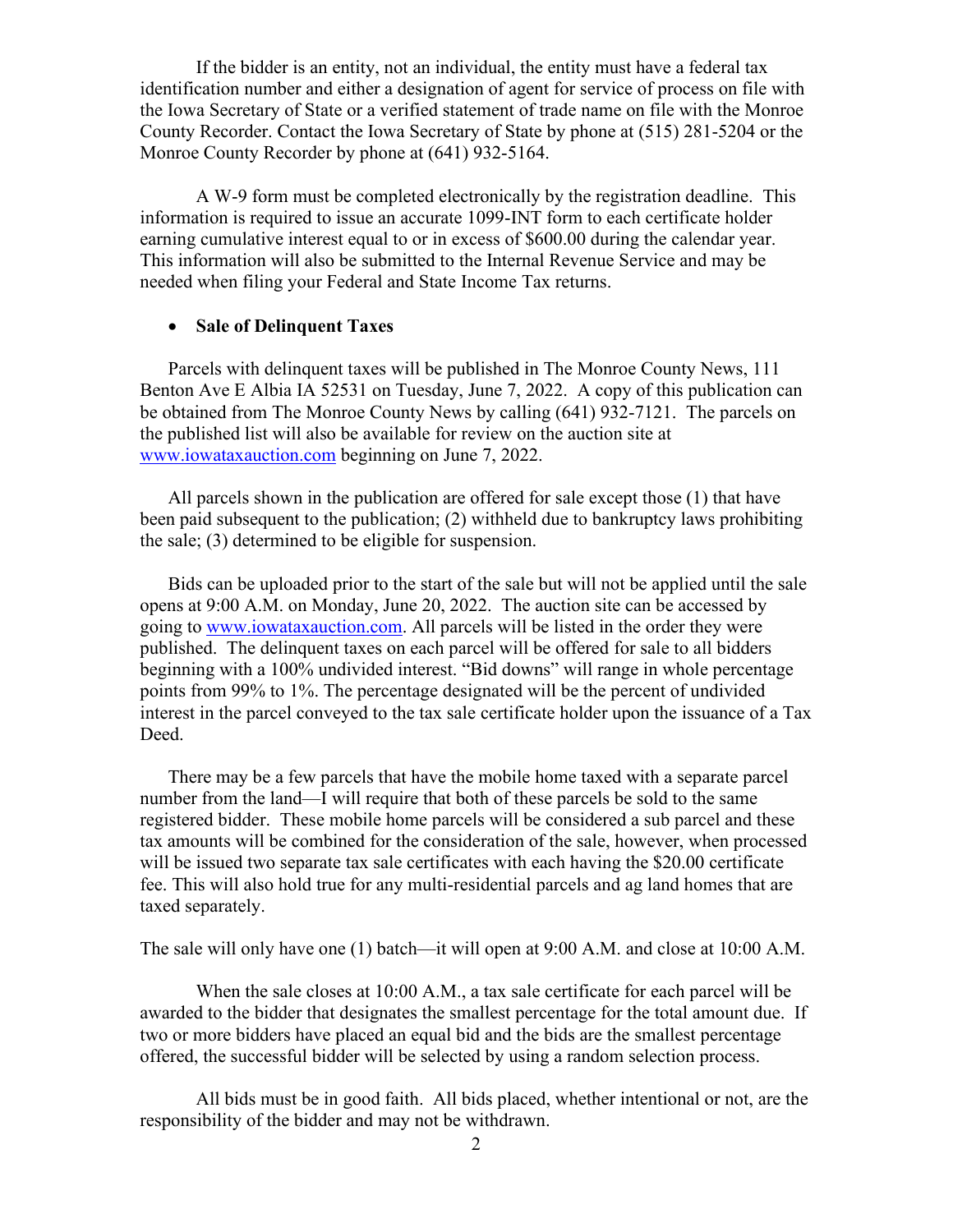Iowa law prohibits the ownership of agricultural land by corporations, nonresident aliens and other entities (Chapters 9H, 9I and 10 of the Iowa Code). Title will not be transferred if illegal under Iowa or Federal Law. Buyers shall prove that they are not restricted from the ownership of agricultural land.

#### • **Successful Purchasers of Tax Sale Certificates**

Successful bidders will receive an invoice when the sale is closed. **An ACH debit for the total amount due will automatically initiate from the account designated for the payment of registration fees.** The total amount due will include all delinquent taxes, special assessments, interest, special assessment collection fees, publishing costs and a certificate fee in the amount of \$20.00 for each certificate purchased.

 If a tax sale bidder's payment is not honored, the bidder will have three business days following notification from the treasurer to repay with guaranteed funds or the tax sale certificate(s) purchased will be cancelled. A \$30.00 service fee will be assessed on any payments returned due to insufficient funds. The County Treasurer reserves the right to require guaranteed funds for any future payments from the tax sale bidder.

All sales are final.

Please allow up to 15 working days to receive purchased certificate(s). This allows the Monroe County Treasurer's staff time to complete posting of records, editing of certificates, and balancing the proceeds received from the tax sale. The original tax sale certificates are kept in the office of the Monroe County Treasurer and copies will be mailed to the purchaser's at the 2022 tax sale. It is the purchaser's responsibility to verify that the tax sale certificates are correct for the sequence numbers/parcels purchased.

The Tax Sale Certificate(s) of Purchase will be issued to the name and taxpayer identification number as indicated on the online bidder registration. There will be no substitutions or exchanges.

**A tax sale certificate of purchase does not convey title to the purchaser.** The titleholder of record or other interested party retains the right to redeem within a specified period of time, depending on the type of tax sale. If the sale remains unredeemed after the statutory period, the purchaser may begin action to obtain a tax sale deed (refer to "90 Day Notice of Right of Redemption' Affidavit.).

# • **Notification to Titleholder of Tax Sale**

For each parcel on which taxes were sold, the county treasurer shall notify the party in whose name the parcel was taxed, according to the treasurer's records at the time of the sale, that the parcel was sold for delinquent taxes at the tax sale. The notice of sold taxes shall be sent by regular mail within fifteen (15) days from the date of the annual tax sale or any adjourned tax sale.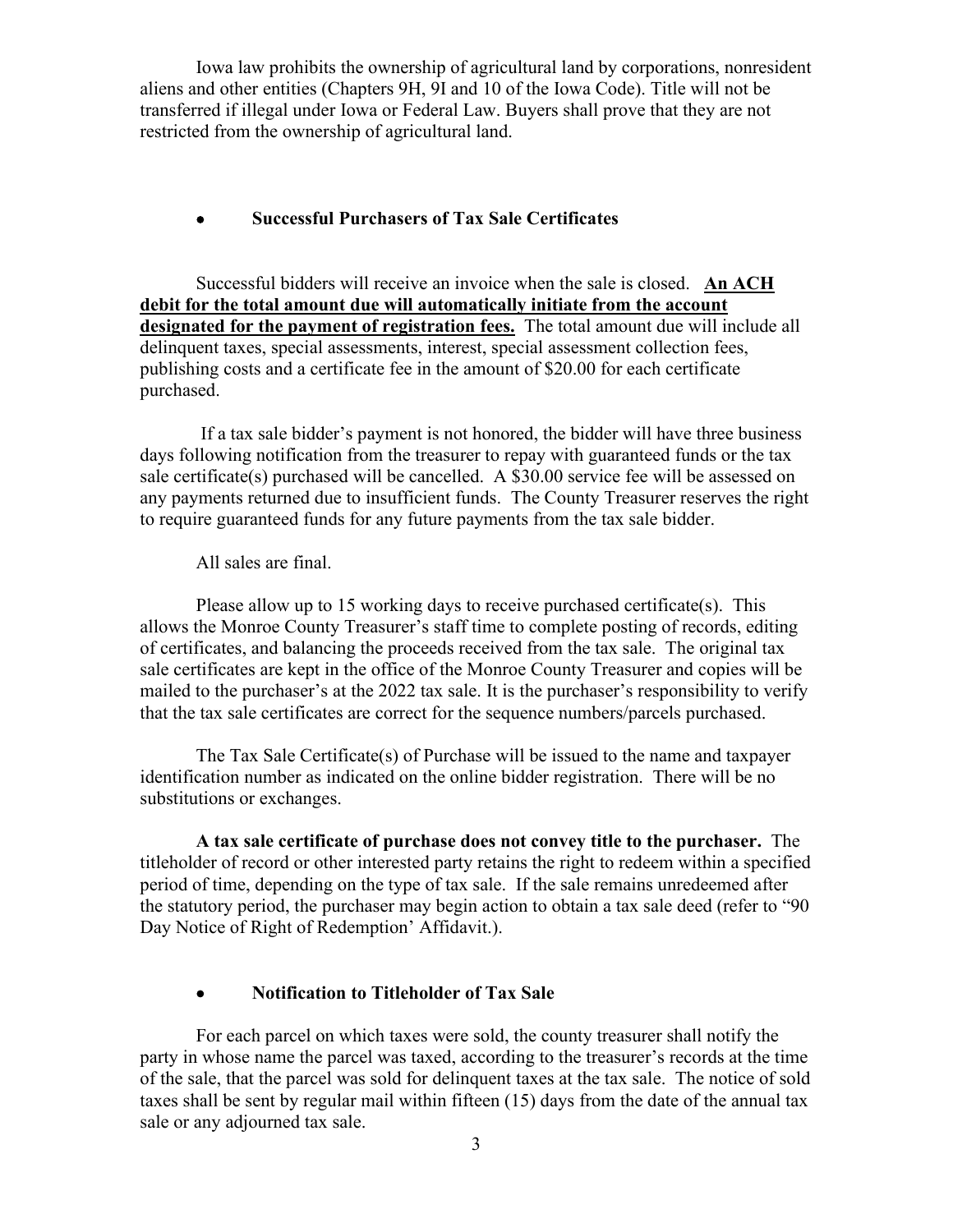#### • **Reimbursement of a Tax Sale Redemption**

A redeemed tax sale will include the following:

a. The original tax sale amount, including the \$20.00 certificate fee paid by the purchaser at the sale.

b. Interest in the amount of 2% per month, beginning with the month of sale, calculated against the amount for which the item was sold, including the \$20 certificate of purchase fee. Each fraction of a month is counted as a whole month.

c. Subsequent tax payments paid and properly reported by the purchaser as an addition to the sale, with interest in the amount of 2% per month, beginning with the month the subsequent payment is posted to the county system to the month of redemption. Each fraction of a month will count as a whole month (refer to Payment of Subsequent Taxes.).

d. Valid costs incurred by the certificate holder and posted to the county system for action taken toward obtaining a tax sale deed. Costs not posted to the county system before redemption shall not be collected by the County Treasurer. (refer to Statement of Costs).

Upon redemption of the tax sale certificate the Monroe County Treasurer's Office will issue a check for the redemption amount. If the redemption is done by check the treasurer's office will wait 14 days to assure clearance of said check and then the treasurer's office will forward to the holder of the tax sale certificate a check for the appropriate amount along with a copy of the redemption certificate. If the redemption is done by debit card then the treasurer's office will wait 7 days to assure clearance of said debit card and then the treasurer's office will forward to the holder of the tax sale certificate a check for the appropriate amount along with a copy of the redemption certificate. If the redemption is done by cash, cashier's check, money order or credit card the treasurer's office will immediately forward the holder of the tax sale certificate a check for the appropriate amount along with a copy of the redemption certificate. Buyers should retain the redemption certificate copy for income tax purposes. If the original Certificate of Purchase has been lost or destroyed, a duplicate can be obtained from the Monroe County Treasurer's Tax Department at a cost of \$20. Please call 641-932-5011.

 In the event a buyer has been reimbursed for a redemption and the taxpayer's check does not clear the taxpayer's bank account, upon notification, the buyer will be required to immediately return the redemption funds to the county treasurer and the redemption will be cancelled. The tax sale will be reinstated as of the original sale date. A subsequent redemption will be calculated from the original date of the sale to date of repayment.

At the end of the calendar year, the County Treasurer will issue a 1099-INT form to buyers and to the Internal Revenue Service if the cumulative interest paid to the buyer during the calendar year is \$600 or more. A buyer's tax preparer may need this information when filing Federal and State Income Tax returns.

If a buyer underreports the interest amount received, the Internal Revenue Service will direct the Treasurer to implement a backup withholding procedure at the legal rate as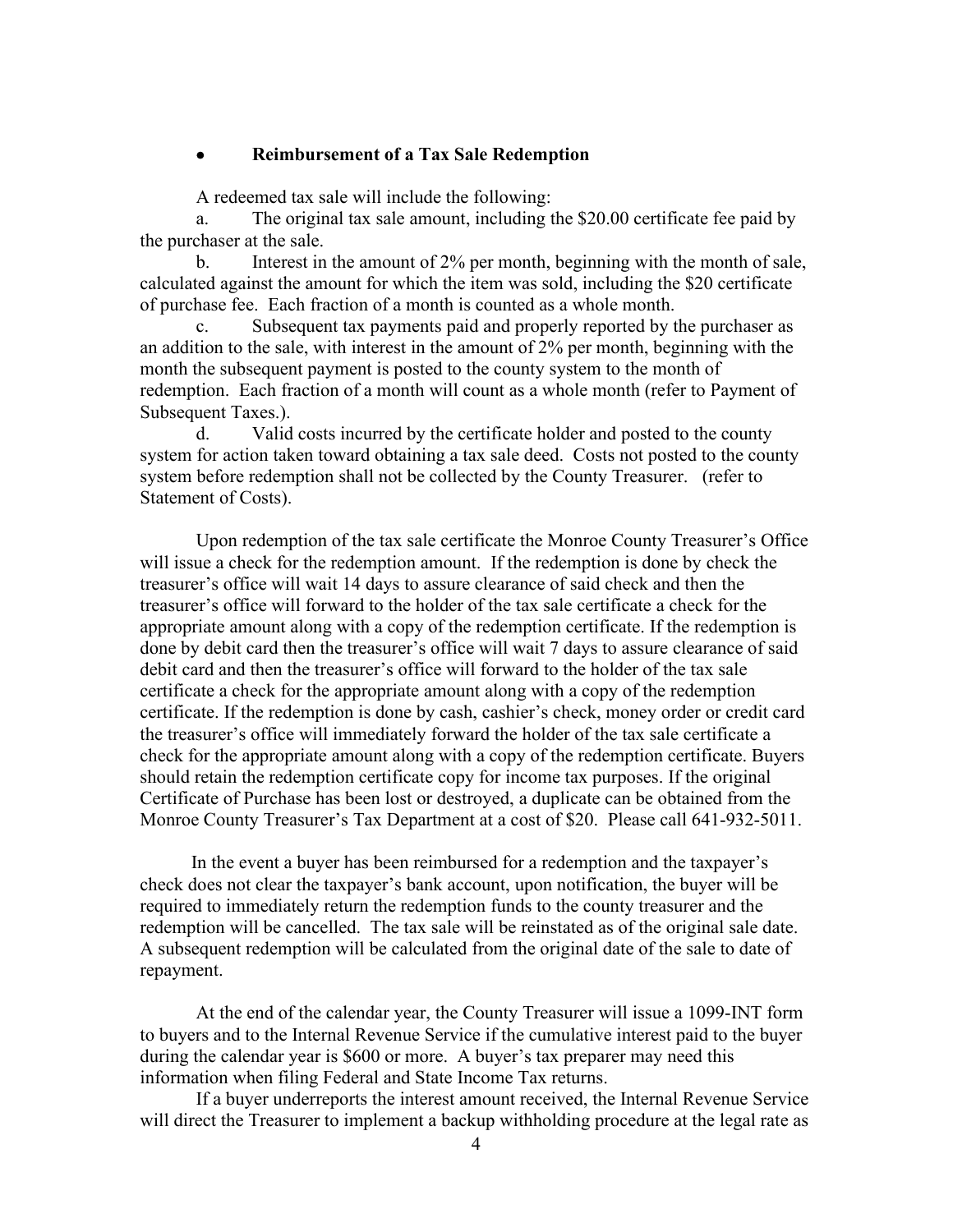set by the Internal Revenue Service. If this should occur, the Treasurer reserves the right to ban the buyer and all associated buyers from future tax sales.

The Monroe County Treasurer's Office will not provide or calculate year-end interest accruals or bookkeeping services other than to provide a copy of the redemption certificate at the time of reimbursement to the buyer.

#### • **Payment of Subsequent Taxes**

A certificate holder may pay subsequent delinquent taxes and special assessments, including rates or charges, on the same parcel(s) on which she/he holds the tax sale certificate. The Treasurer's Office, by law, will accept payments for subsequent delinquent tax and special assessments beginning one month and fourteen days following the date from which an installment becomes delinquent. Only items due in the current fiscal year or prior year may be paid on a "sub-list". After sub-list payment(s) have been received and applied by the Treasurer's Office, the Treasurer will not refund the payment if the tax sale certificate holder later decides that he/she did not want to pay a particular parcel. Special assessments, rates or charges due in future years cannot be paid until the fiscal year in which they become delinquent.

**Starting with the 2016 online tax sale all subsequent payments shall be made online at [www.iowatreasurers.org](http://www.iowatreasurers.org/) at least one day before the last business day of the month in order for interest for that month to accrue. No payments will be accepted via regular mail or in the office. A processing fee of \$0.25 per parcel will apply to all subsequent payments made.** 

# **If there is an overpayment because of a redemption or the property owner paying those taxes prior to the Treasurer's Office receiving the check for subsequent taxes a refund check will be issued to the tax sale certificate holder.**

To access the subsequent tax payment module, select "Login" from the Tax Sale menu at [www.iowatreasurers.org](http://www.iowatreasurers.org/) . After logging in, you will be able to access a list of parcels on which you hold a tax sale certificate. It is the investor's responsibility to review the list and confirm all applicable parcels are included in the online portfolio. You can select the items you want to pay and submit payment by ACH debit. A nonrefundable fee of \$0.25 per parcel applies. Please contact our office if you need additional assistance.

# • **Assignment of a Tax Sale Certificate**

The tax sale certificate of purchase is assignable by endorsement of the certificate, payment by the assignee of a \$100 assignment transaction fee, and forwarding the certificate to the County Treasurer for posting in the county system. An assignment is not considered valid until posted to the county system by the Treasurer. A certificate cannot be assigned to another buyer, other than a municipality, who has redemption rights.

A tax sale certificate of purchase and/or a tax sale deed can be set aside if it is determined that the tax sale buyer or assignee was ineligible to purchase the tax sale certificate. The general rule is that a tax sale buyer or assignee should never have an interest or lien in the item offered for sale. A prospective bidder should consult with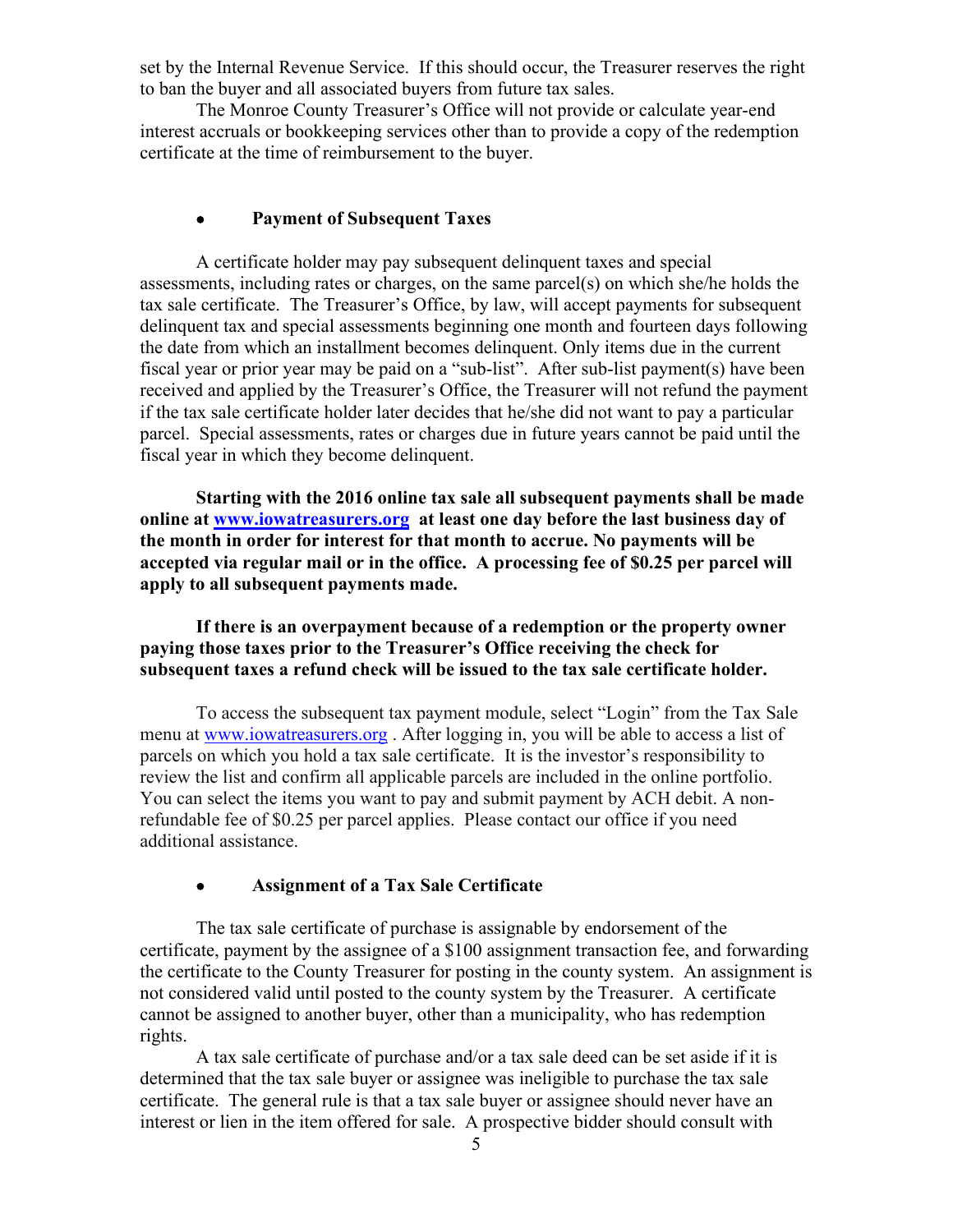legal counsel to determine the right to become a tax sale certificate holder, either through bid or assignment. The assignor may not assign a certificate of purchase to more than one assignee/buyer number.

Upon receipt of the \$100 assignment transaction fee from the assignee and the endorsed certificate, the assignment will vest in the assignee all the rights and title of the assignor. Please contact the tax department at (641) 932-5011 regarding the assignment of a certificate.

When a buyer requests the Treasurer record a change, other than the mailing address and telephone number, it is considered an assignment and the \$100 assignment transaction fee will be charged. This includes a change in the buyer's name, buyer's number, or federal identification number. **Failure to provide the correct federal identification number or social security number will result in a charge of \$100 for each certificate requiring correction.**

# • **90 Day Notice of Right of Redemption' Affidavit**

Service is completed when the certificate holder files the '90 Day Notice of Right of Redemption' affidavit with the County Treasurer. The certificate holder is responsible for determining the status of a tax sale before serving the "Notice of Expiration of Right of Redemption' upon persons who have a recorded interest in the property. It is prohibited practice for the tax sale certificate holder to serve the 'Notice of Expiration of Right of Redemption' OR file the '90 Day Notice of Right of Redemption' affidavit with the County Treasurer if the tax sale has already been redeemed. A violation of this policy may result in the tax sale buyer being barred from future tax sale in Monroe County.

Service must be compliant with the law in effect at the time of the tax sale.

(a) **Regular Tax Sale:**

A tax sale certificate holder may serve a 'Notice of Expiration of Right of Redemption' after one year and nine months from the date of sale. **Any certificate holder who serves said notice or a similarly worded notice before the expiration of this time period may be barred from future tax sales in Monroe County.**  It is Monroe County's intent to afford all property owners with all of the rights and remedies of the Iowa statutes.

#### **(b) Public Bidder Sale:**

A tax sale certificate holder may serve a 'Notice of Expiration of Right of Redemption' after nine months from the date of sale. **Any certificate holder who serves said notice or a similarly worded notice before the expiration of this time period may be barred from future tax sales in Monroe County.** It is Monroe County's intent to afford all property owners with all of the rights and remedies of the Iowa statutes.

If the certificate holder fails to file a '90 Day Notice of Right of Redemption' affidavit within three years from the date of the tax sale, the County Treasurer will cancel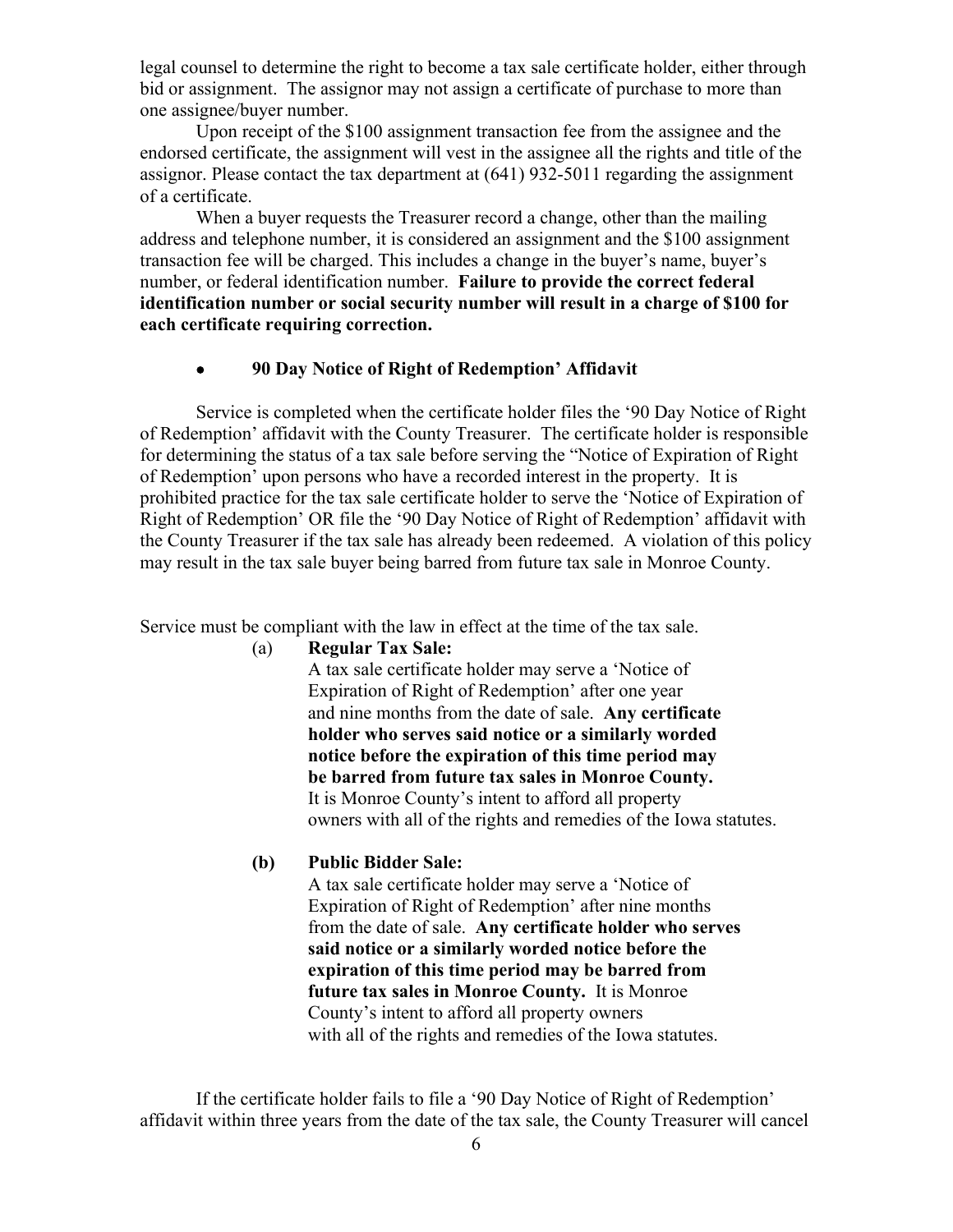the tax sale. In this instance, the tax sale buyer is not entitled to a refund. This date may be extended if the filing of the '90 Day Notice of Right of Redemption' affidavit is stayed due to bankruptcy proceedings. Please consult with your legal counsel to determine the impact of bankruptcy proceedings on tax sale certificates.

#### • **Statement of Costs**

The tax sale certificate holder or his/her agent or attorney must file a "Statement of Costs" with the "90-Day Notice of Right of Redemption" affidavit certifying the type and amount of authorized costs incurred. Authorized costs are defined in Chapter 447.13, Code of Iowa as amended and include the cost of serving the notice, including the cost of sending certified mail notices, the cost of publication, if publication is required, and the cost of a record search. Attorney fees are not authorized costs. By statute (Chapter 447.12), costs cannot be filed with the County Treasurer prior to the filing of the '90 Day Notice of Right of Redemption' affidavit with the County Treasurer.

The Monroe County Treasurer requires proof that costs are valid. For publication costs, the Monroe County Treasurer requires a copy of the newspaper publisher's invoice and a statement from the certificate holder substantiating the reason service was made by publication prior to posting publication costs to the amount necessary to redeem. Fees for publication, if publication is required, shall not exceed the customary publication fees for official county publications.

The certificate holder or his/her agent or attorney must certify in the "Statement of Costs" that the record search was performed by an abstractor who is an active participant in the title guaranty program under Iowa Code Section 16.91 or by an attorney licensed to practice law in the state of Iowa. The amount of the cost of the record search that may be added to the amount necessary to redeem shall not exceed three hundred dollars. The Monroe County Treasurer requires an invoice from the abstractor or attorney who performed the record search.

# • **Tax Sale Deed**

To request a tax sale deed, remit the appropriate deed issuance fee and recording fee to the Monroe County Treasurer's office. Payment must be in the form of a check, money order, or any form of guaranteed funds. The fee for obtaining a tax sale deed is \$25.00 payable to the Monroe County Treasurer. The recording fee is variable as determined at the time a deed is requested and is payable to the Monroe County Treasurer. All fees must be paid prior to delivery of the tax sale deed to the certificate holder.

The certificate holder must complete action to obtain a tax sale deed within ninety calendar days after the redemption period expires. The County Treasurer is required by statute to cancel the certificate of purchase when the tax sale certificate holder fails to comply. If the County Treasurer cancels the tax sale, the tax sale certificate holder is not entitled to a refund.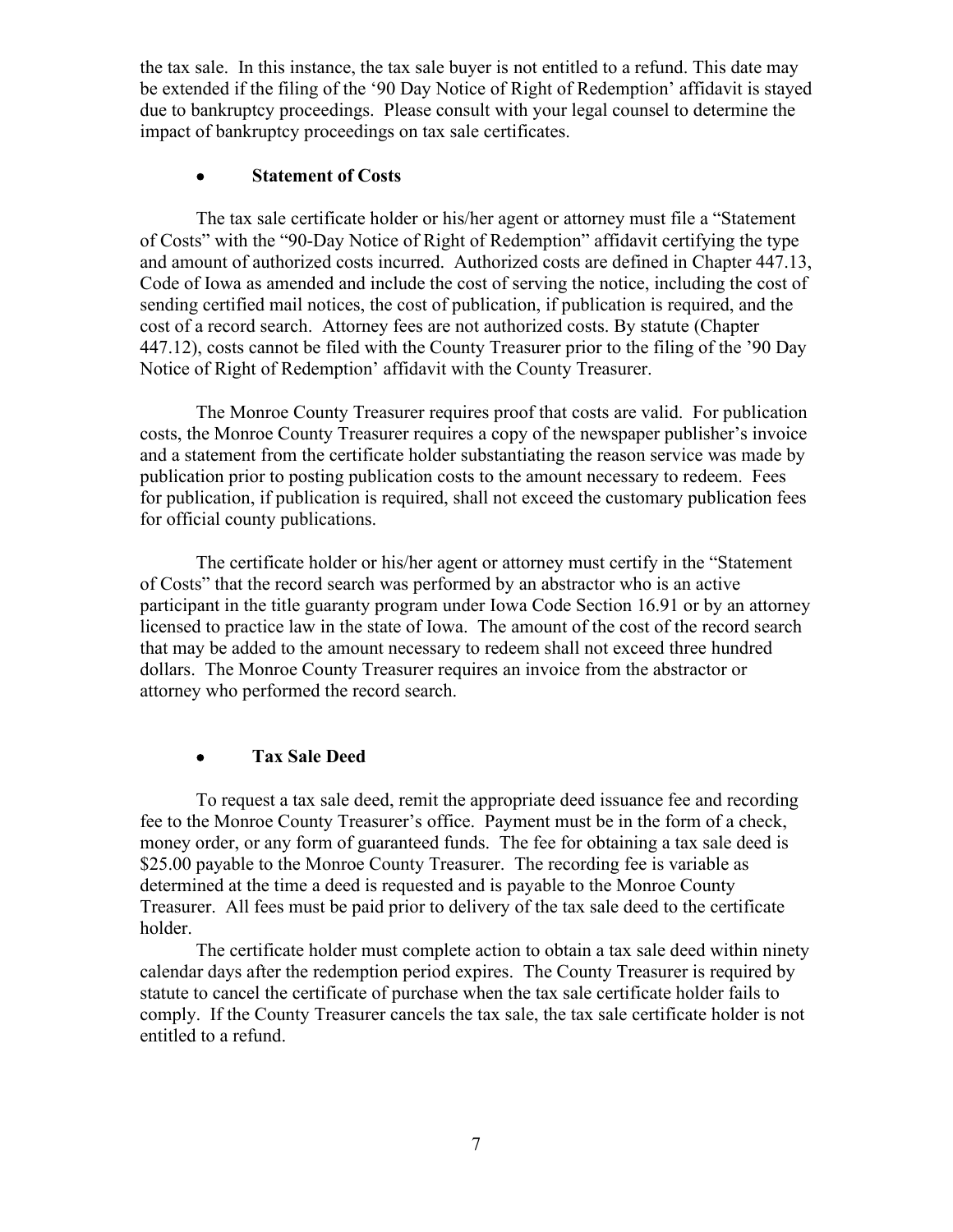# • **Failure To Obtain Deed---Cancellation Of Sale**

After three years have elapsed from the time of the tax sale, and the holder of the certificate has not filed an affidavit of service under Iowa Code Section 447.12, the Treasurer will cancel the tax sale certificate.

# • **Erroneous Tax Sale or Assignment**

If it is determined that any item was erroneously sold, the certificate of purchase will be cancelled. This includes web payments received the day of the sale and prior to a successful bid. The certificate holder will return the copy of the certificate of purchase and the Monroe County Treasurer will reimburse the principal amount of the investment. The Treasurer will not pay interest.

If it is determined that a county-held certificate was erroneously assigned, the assignment will be cancelled. The certificate holder will return the certificate of purchase, and the Monroe County Treasurer will reimburse the total amount paid for the assignment. Interest from the assignment date to the date of cancellation of the assignment will not be paid.

# • **Tax Sale Publication**

The official tax sale publication will be printed in the Monroe County News on Tuesday, June 7, 2022.

# • **Adjourned Tax Sales**

Adjourned Tax Sales are held day to day in the Office of Monroe County Treasurer. Registration and payment of required fees are to be made before being eligible to bid at an Adjourned Tax Sale. Adjourned Sale Registration Fees are \$25.00 per bidder.

# • **Change of Address or Telephone Number**

Buyers are required to notify the Monroe County Treasurer's office of any change in address, E-mail address or telephone number.

# • **General Information**

It is the intent of the Monroe County Treasurer to maintain the highest standard of ethics and prevent the occurrence of conflicts of interest. The Monroe County Treasurer has the power, duty, and right to plan, direct, and control all proceedings through which the annual tax sale will be conducted; and take such actions as may be necessary to insure compliance with the rules and regulations of the tax sale and all applicable statutes of the State of Iowa.